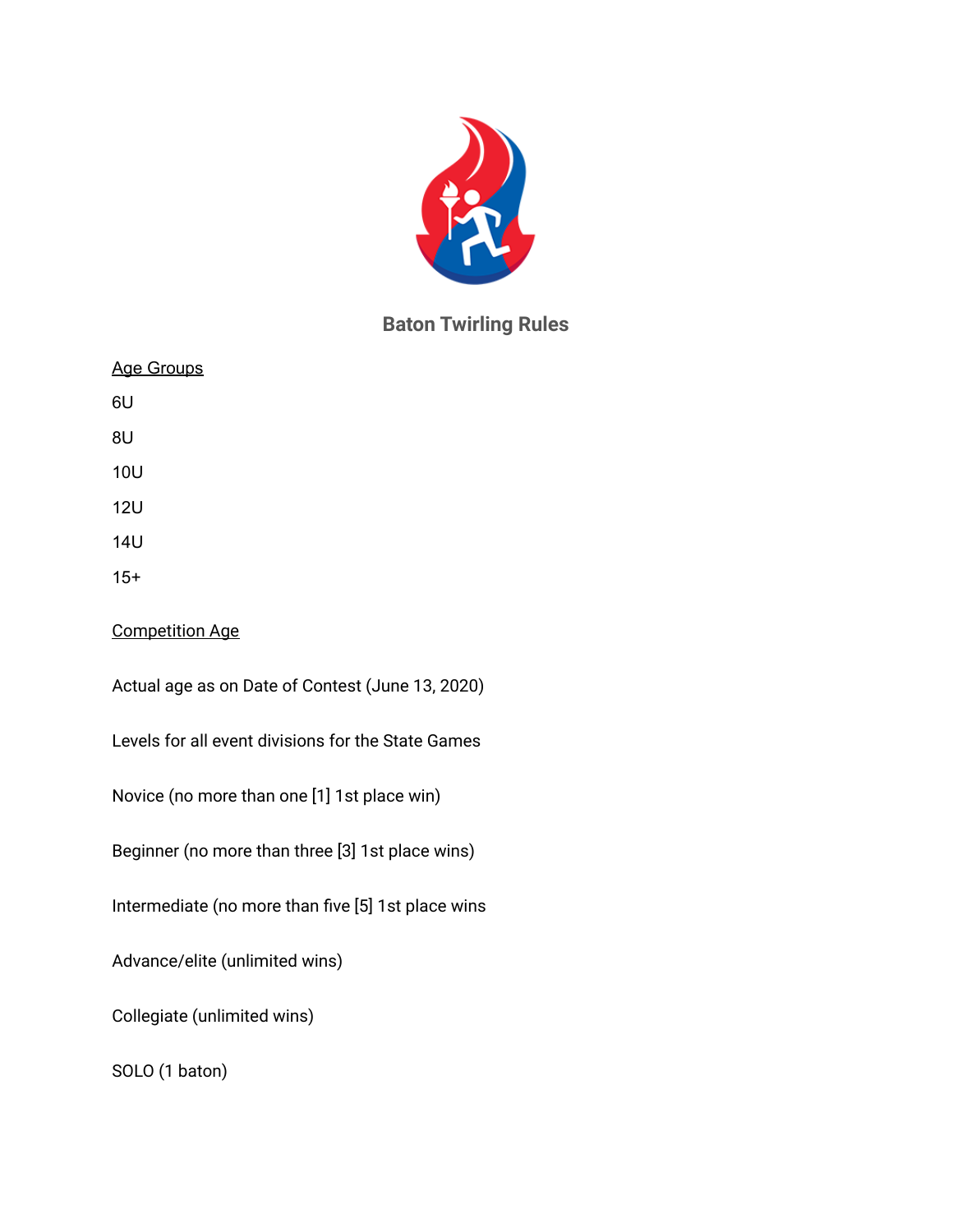Routine utilizing one baton, salute or pose accepted. Gymnastics permitted

Penalties: Drops, breaks and Under/Overtime at .1 per second

Solo Time Limit (00:30-2:00 min max)

STRUT patterns accepted (1 baton)

Strut "X" - X Formation. (Example NBTA-CNBTA)

Strut - Freestyle format. (Example USTA-CBTF)

Strut - Straight up and down floor (Example DMA-WTA)

Penalties: Drops, out of step with music and under/overtime at .1 per second

Strut Time Limit  $(00:30 - 2:30$  minutes max)

## Duet

Routine performed by 2 persons with 1 baton each incorporating exchanges and teamwork. Salute or pose and gymnastics permitted. Perform standard march music in a lane.

Time Limit : (00:30-2:00 min max)

## TRIO

Routine performed by 3 persons with 1 baton each incorporating exchanges and teamwork. Salute or pose and gymnastics permitted. Perform to standard march music in a lane.

Time Limit (00:30- 2:00 min max)

## TWO BATON

Routine utilizing 2 batons with continuous movement of both batons at all times. Salute or pose and gymnastics permitted.

Time Limit (00:30 - 2:00 min max)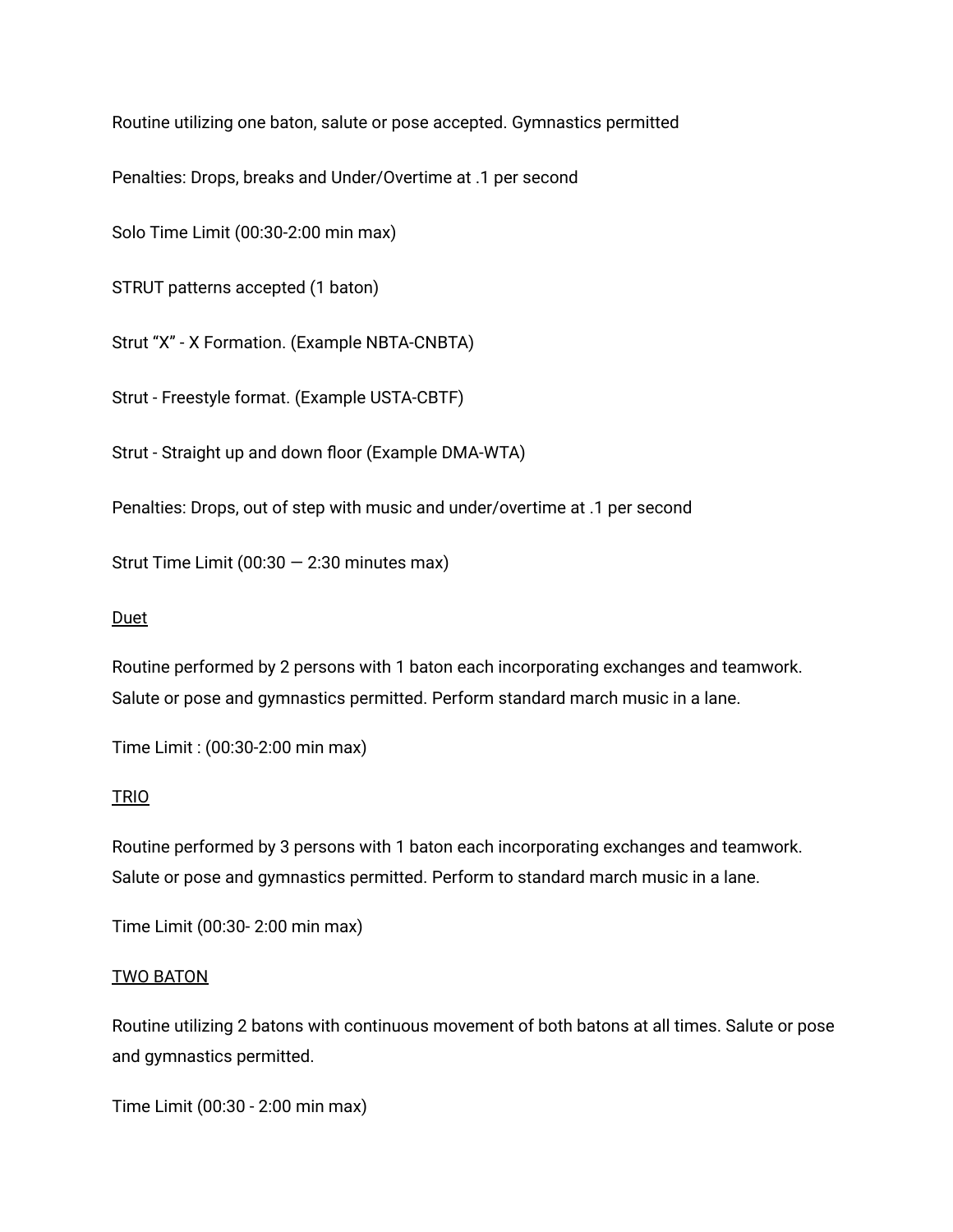## THREE BATON

Routine utilizing 3 batons with continuous movement of all batons at all times. Salute or pose and gymnastics permitted.

Time Limit (00:30-2:00 min max)

## ARTISTIC TWIRL

Perform to music of choice. A routine consisting of one or multiple batons that portrays feeling or interprets a thematic or character style approach to the selected music of the competitor's choice. Gymnastics permitted. Time Limit (2:30 minutes max) - Timing starts when music starts. 1 or multiple batons only (Baton: A hollow metal rod with rubber tips. No attachment(s) of any kind). NO props or other twirling apparatus (Disqualification if prop(s) utilized) Flag and Hoop baton is considered a prop.

## BEST APPEARING

Model in costume, any pattern, with or without baton. Judged in score sheet. (Most contestants use Circle "T" pattern, but not required).

Time limit is 1:30 maximum

## **MILITARY**

Square pattern/box. Judged on scoresheet, military beat or variation.

## BASIC

Square pattern/box. Judged on score sheet. Basic arm swing.

## *TITLE EVENTS*

## *Alabama State Games Miss Majorette*

Solo Level determines division to enter. 3 events make up this Title. Scores for each event will be combined to determine overall winner.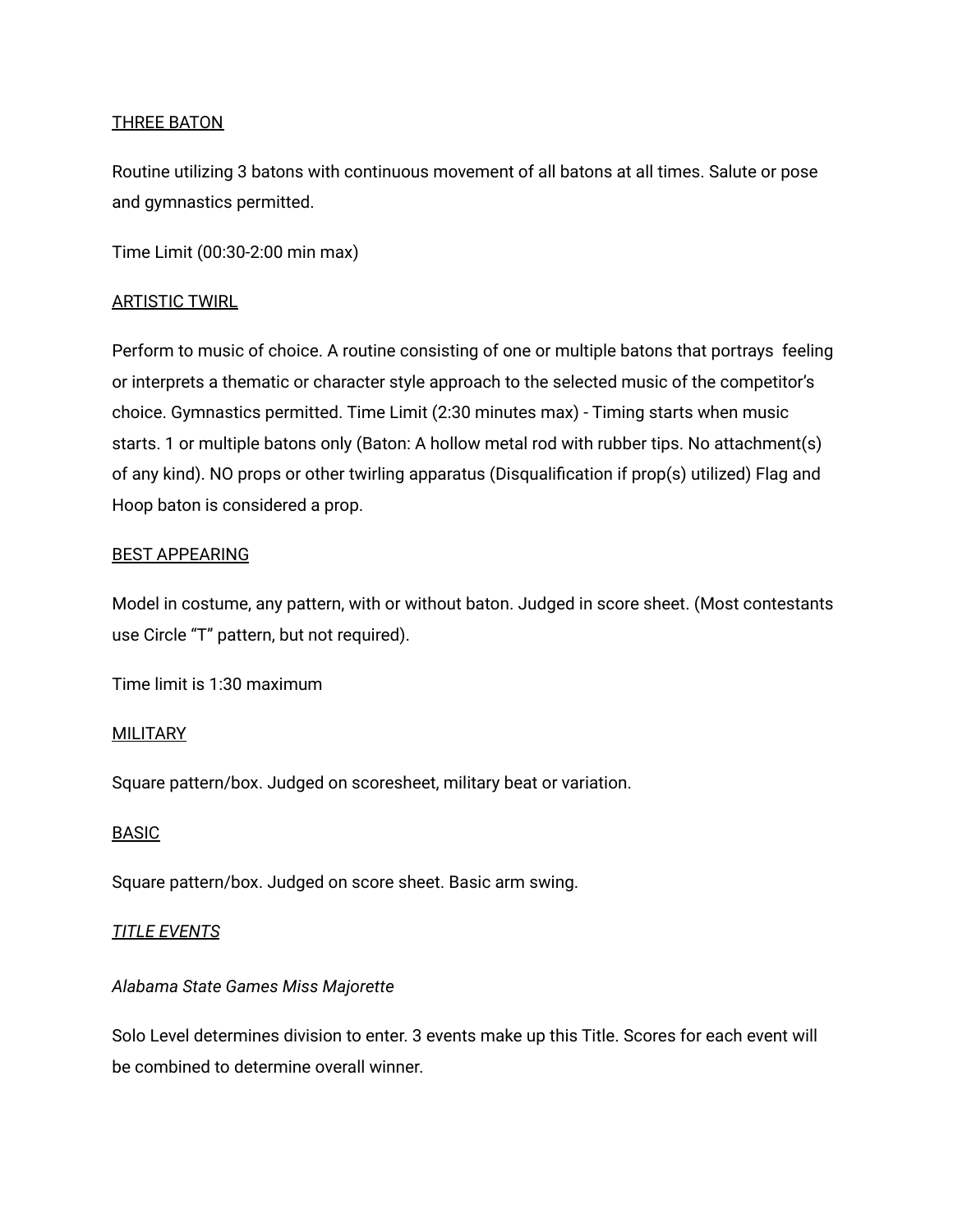- Novice (perform model in costume/no baton/no interview) "T" pattern preferred Best Appearing, Basic Strut in Square and Solo with 1 baton Beginner (perform model in costume/no baton/no interview) "T" patter preferred Best appearing, Basic Strut in Square and Solo with 1 baton Intermediate (perform model in costume/no baton/no interview) "T" pattern preferred Best appearing, Strut (X/L/Straight) and Solo with 1 baton Advanced/Elite/Collegiate (perform model in costume/no baton/no interview) "T" pattern preferred Strut, Best appearing, (X/L/Straight) and Solo with 1 baton Collegiate participant must currently be enrolled in college/university *Alabama State Games Solo Champion* (perform solo only) Under/Overtime and drops only penalties (:30-2:30 min max) *Alabama State Games Strutting Champion* (perform strut only) Under/Overtime and drops only penalties (:30-2:30 min max) Patterns Allowed: X Pattern Strut Straight Line Strut L Pattern Strut T Pattern Strut *Alabama State Games Miss Strut Queen* Strut Level determines division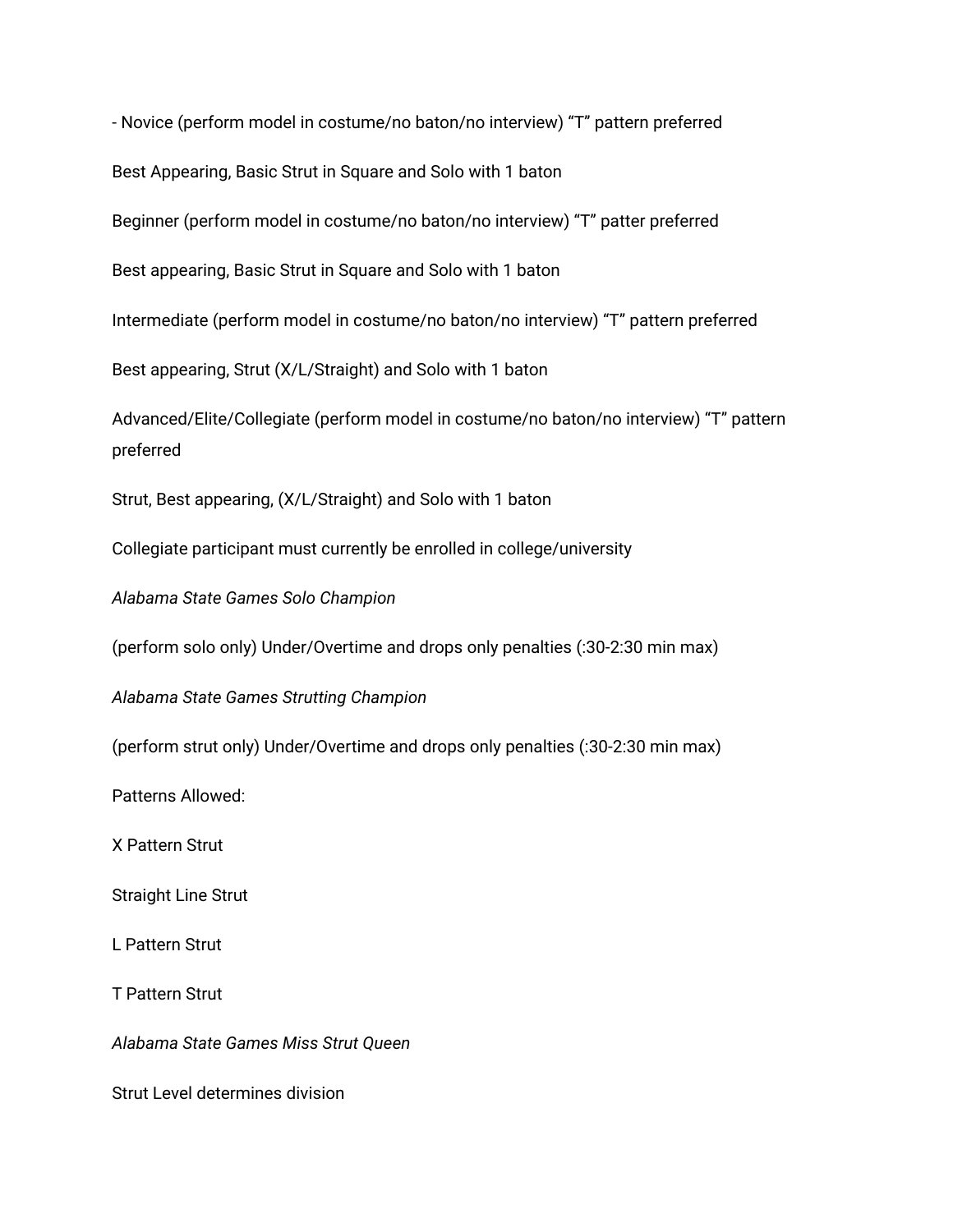Perform Best Appearing in costume, no interview, no baton

Perform Basic Strut in Square Pattern and Military Strut in Square Pattern, back to back in same lane

ROUTINE GUIDELINE FOR CHOOSING YOUR LEVEL

NOVICE, BEGINNER, & INTERMEDIATE

(ONLY APPLIES TO SOLO)

IN THE SPIRIT OF GOOD SPORTSMANSHIP, THESE GUIDELINES SHOLD BE FOLLOWED TO DETERMINE YOUR LEVEL OF COMPETITION.

NOVICE

Limited to 2 spins with various catches

Limited to one 3 spin

Limited to 2 single illusions

Limited to 2 gymnastics moves with no releases

Limited to 4 continuous rolls, before changing to another continuous roll

**BEGINNER** 

Limited to 3 spins with various catches

Limited to one 4 spin

Limited to one double illusion

Limited to 2 single gymnastic moves with release

Limited to 8 continuous rolls, before changing to another continuous roll.

INTERMEDIATE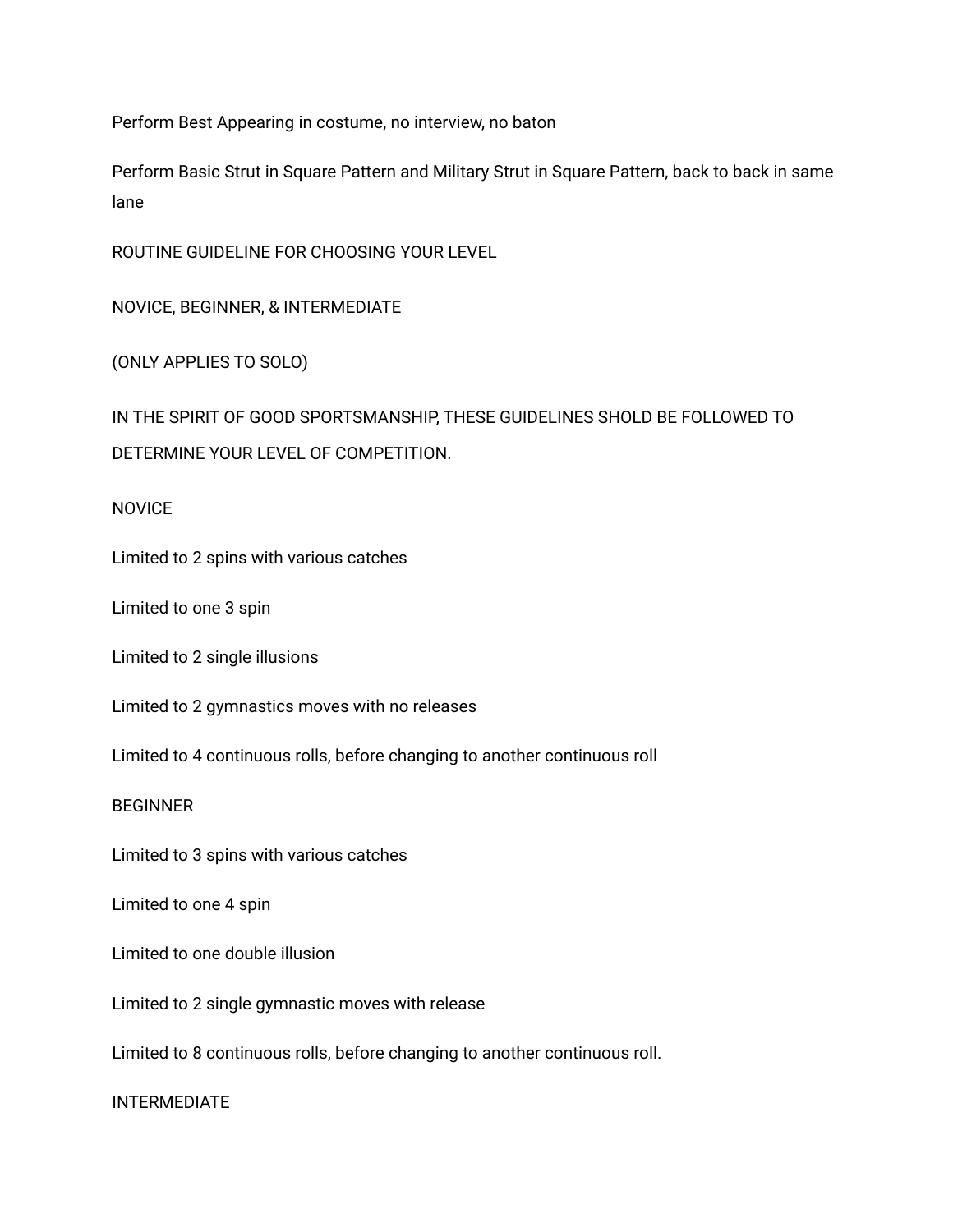Limited to 4 spins with various catches Limited to one 5 spin Limited to double elements only Limited to 2 double gymnastics moves with release Limited to 10 continuous rolls, before changing to another continuous roll

## *Teams MUST consist of 4 or more members!*

## Gymnastics/Props/ Backdrops are allowed for Teams

The contest Director reserves the right to combine team events to allow more competition.

Novice (no more than two [2] 1st place wins)

Beginner (no more than four [4] 1st place wins)

Advance (5 or more 1st place wins)

DANCE TWIRL TEAM (3:00 minutes max)

Tiny Tot (0-5.99) Juvenile (6-8.99) Preteen (9-11.99) Junior (12-14.99) Senior (15+)

A team routine with one or multiple batons or props per member choreographing baton and dance movements that are both stationary and traveling with creativity and originality. The routine should incorporate variety and difficulty of dance and baton with perfect unison while performing with emotional character, projection, and enthusiasm. Group and partner sequences, floor coverage, patterns, alignments, spacing, and dynamic effects should all be incorporated elements with proper technique. This choreography should be the artistic explanation of your music creating a theme. Style should be created throughout routine with baton, dancing and costuming. Music should be appropriate for age.

## TWIRLING TEAM (3:00 minutes max)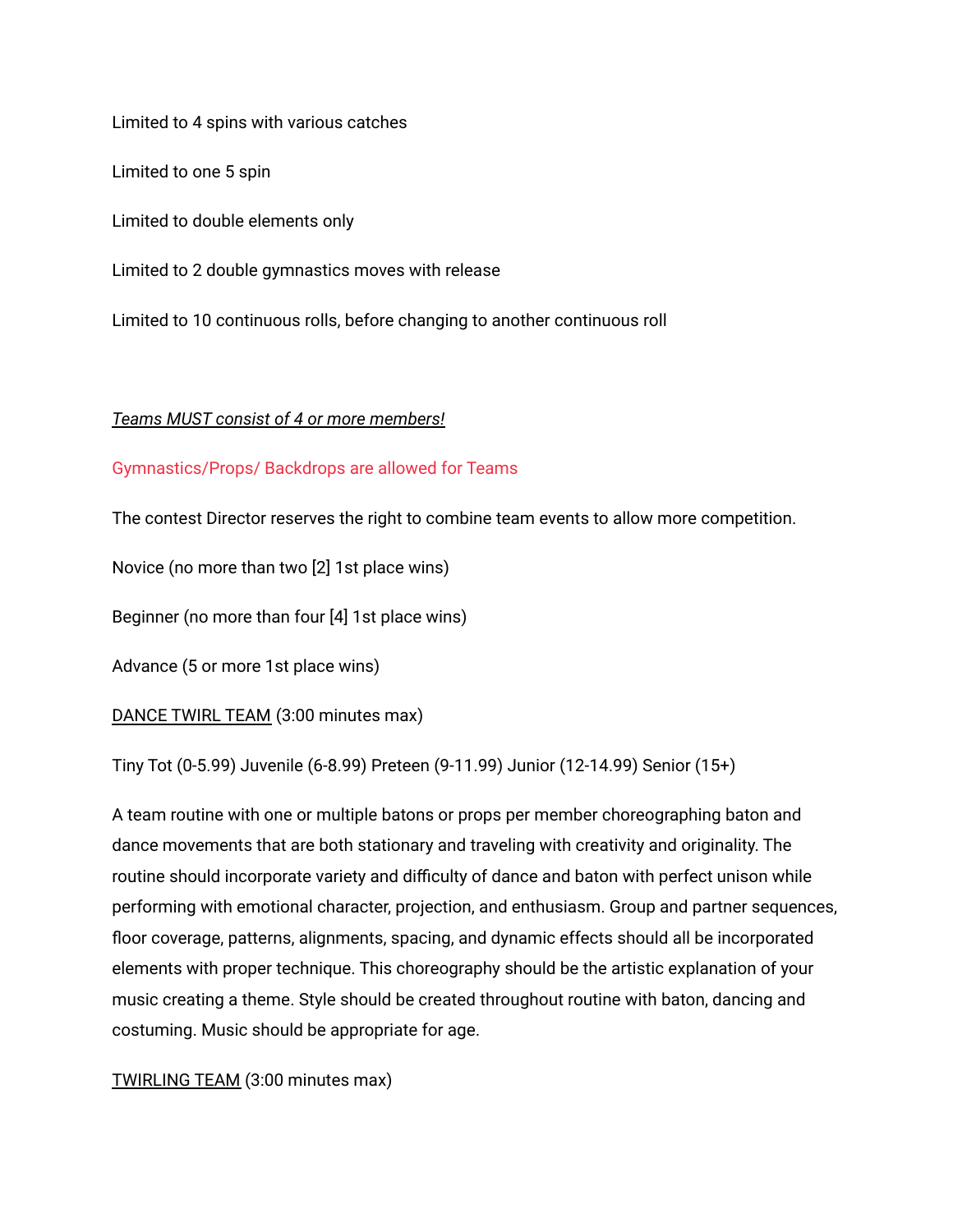Tiny Tot (0-5.99) Juvenile (6-8.99) Preteen (9-11.99) Junior (12-14.99) Senior (15+)

A team routine with one baton per member incorporating variety and difficulty of baton movements with a balance of partner and group exchanges, floor coverage and patterns, dynamic effects, with a creative style. Standard march music will be utilized and appearance/costuming should reflect choice. Projection, technique, and union should be maintained throughout performance. NO PROPS.

HALF-TIME SHOW TEAM (7:00 minutes max)

Kinder (0-7.99) Primary (8-10.99) Jr High (12-14.99) Sr High (14-17.99) Collegiate (18+)

A team routine incorporating baton and/or small props to portray a feeling or act out a thematic or character style to chosen music. Group and partner sequences, floor coverage and patterns, alignment and spacing along with originality and creativity are part of the routine.

## POM PON (3:00 minutes max)

Tiny Tot (0-5.99) Juvenile (6-8.99) Preteen (9-11.99) Junior (12-14.99) Senior (15+)

A team routine that is choreographed with dance movements that emphasize uniformity and utilization of pom pons for maximum visual effort. Music is usually a fast tempo to create energy and enthusiasm related to poms.

## DANCE LINE (3:00 minutes max)

Tiny Tot (0-5.99) Juvenile (6-8.99) Preteen (9-11.99) Junior (12-14.99) Senior (15+)

A team routine choreographed to portray a themed or character style approach to the music piece. Jazz, Funk/HipHop, Lyrical, Modern, Tap, Ballet, etc.

## SHOW/THEME CORPS (10 minutes max)

A group of 10 or more members utilizing batons, props and backdrops. Choreography of baton and props with dance movements and maneuvering that are both stationary and traveling with creativity and originality. This choreography is the artistic explanation of your music crating a theme. Style should be created throughout the routine with baton, props, dance, and costuming.